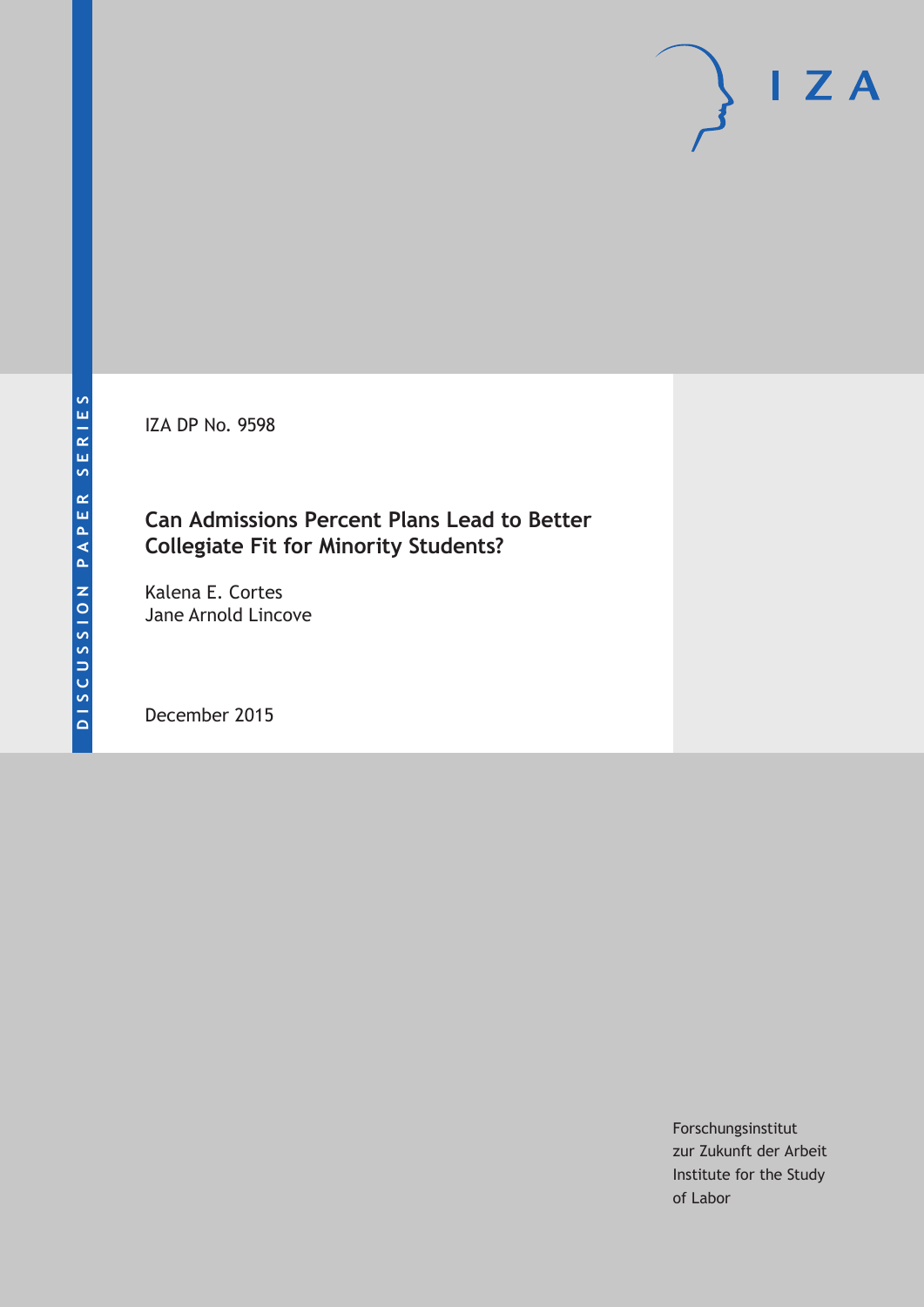# **Can Admissions Percent Plans Lead to Better Collegiate Fit for Minority Students?**

## **Kalena E. Cortes**

*Texas A&M University, NBER and IZA* 

### **Jane Arnold Lincove**

*Tulane University* 

Discussion Paper No. 9598 December 2015

IZA

P.O. Box 7240 53072 Bonn **Germany** 

Phone: +49-228-3894-0 Fax: +49-228-3894-180 E-mail: iza@iza.org

Any opinions expressed here are those of the author(s) and not those of IZA. Research published in this series may include views on policy, but the institute itself takes no institutional policy positions. The IZA research network is committed to the IZA Guiding Principles of Research Integrity.

The Institute for the Study of Labor (IZA) in Bonn is a local and virtual international research center and a place of communication between science, politics and business. IZA is an independent nonprofit organization supported by Deutsche Post Foundation. The center is associated with the University of Bonn and offers a stimulating research environment through its international network, workshops and conferences, data service, project support, research visits and doctoral program. IZA engages in (i) original and internationally competitive research in all fields of labor economics, (ii) development of policy concepts, and (iii) dissemination of research results and concepts to the interested public.

IZA Discussion Papers often represent preliminary work and are circulated to encourage discussion. Citation of such a paper should account for its provisional character. A revised version may be available directly from the author.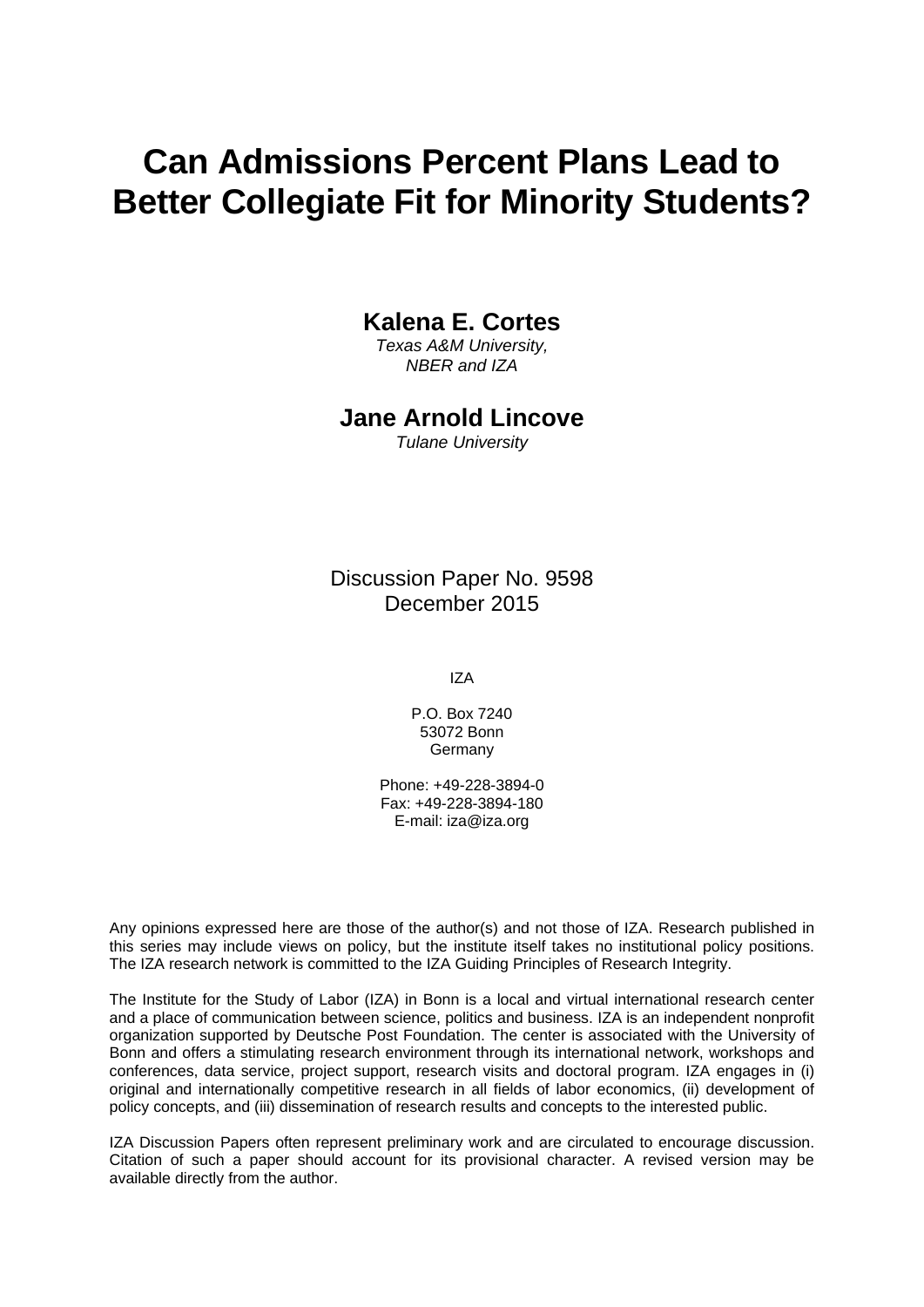IZA Discussion Paper No. 9598 December 2015

# **ABSTRACT**

# **Can Admissions Percent Plans Lead to Better Collegiate Fit for Minority Students?\***

Why do so many students mismatch when choosing a college? A plausible hypothesis is a lack of information about the likelihood of admission. This study contributes to the literature on mismatch by testing whether public university automatic admissions policies mitigate academic undermatch and promote academic overmatch by providing some students with admissions certainty. Focusing on the interaction of admissions certainty and race/ethnicity, our results support the hypothesis that a priori admissions information can vastly improve minority access to college quality by encouraging eligible students to apply to, and more importantly, enroll in more challenging institutions.

JEL Classification: I21, I23, J15

Keywords: academic undermatching and overmatching, admissions policies, Texas Top 10% Plan, automatic admissions, college enrollment

Corresponding author:

Kalena E. Cortes The Bush School of Government and Public Service Texas A&M University 4220 Tamu, 1049 Allen Building College Station, TX 77843 USA E-mail: kcortes@tamu.edu

 $\overline{a}$ \* Special thanks to Sandra E. Black for all her encouragement and most valued advice. We are grateful to the Texas Workforce Data Quality Initiative at the University of Texas at Austin's Ray Marshall Center, funded by the U.S. Department of Labor. This research uses confidential data from the State of Texas supplied by the Texas Education Research Center (ERC) at UT-Austin. We gratefully acknowledge the use of these data. The views expressed are those of the authors and not the ERC or any of the funders or supporting organizations mentioned herein, including UT-Austin, Texas A&M University, the Greater Texas Foundation, the State of Texas, or the study's sponsor. Any errors are attributable to the authors. We also thank Celeste Alexander from the ERC, and Matt Farber, Katherine Keiser, and Chester Polson who provided outstanding research assistance. Institutional support from UT-Austin, Texas A&M University, and Tulane University are also gratefully acknowledged.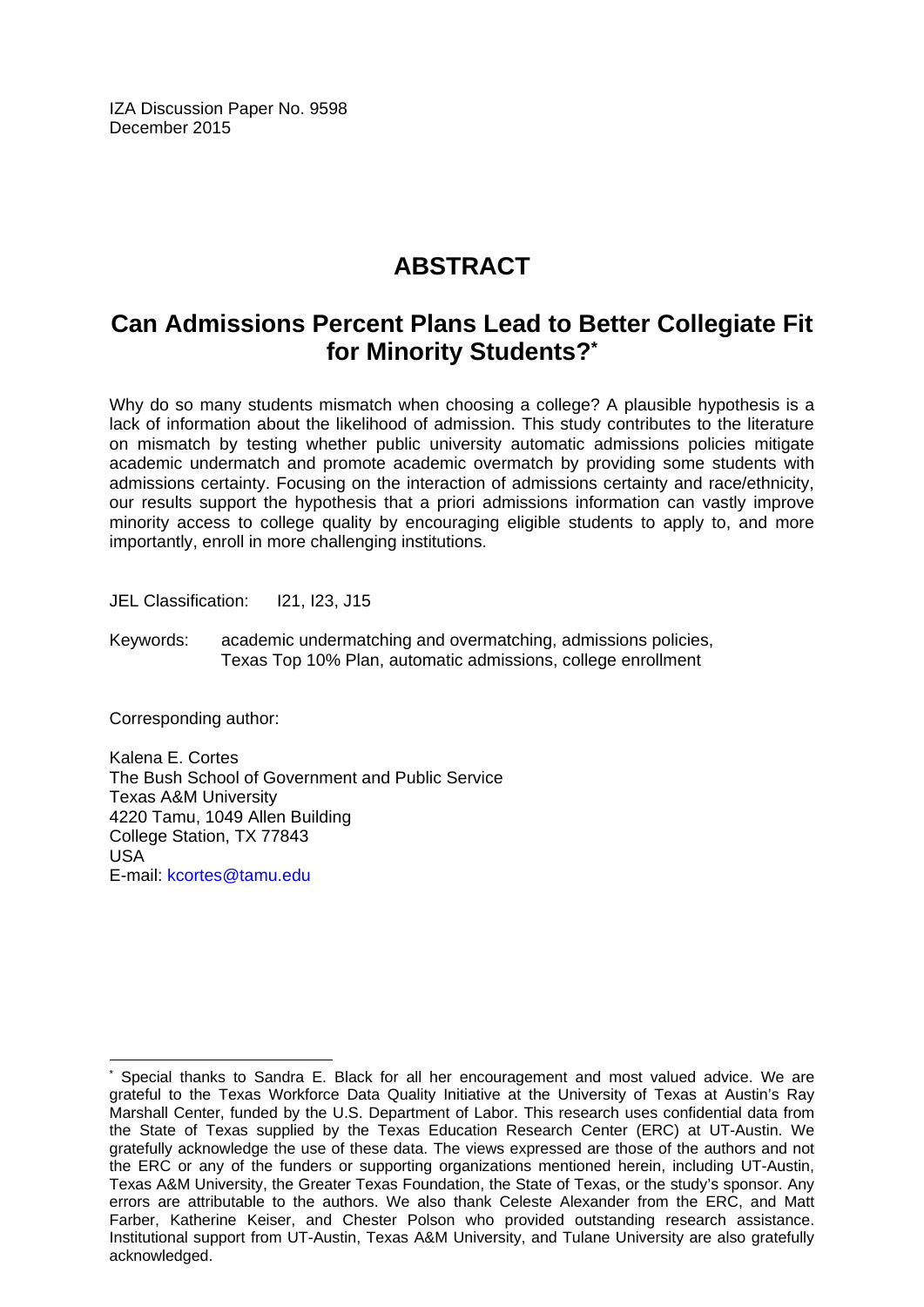#### **I. INTRODUCTION**

One of the most important decisions we make in life is where to go to college. Ideally, we want students to choose a college that maximizes not only their academic success but also their social well-being and lifetime earnings potential. However, past studies have documented the phenomena of both *undermatch* and *overmatch*—whereby some high-achieving students fail to enroll at highly selective colleges while some low-achieving students do enroll at these institutions (Black and Smith 2004; Light and Strayer 2004; Dillon and Smith 2015). Recent studies have focused on high-achieving, low-income students and find substantial undermatching among highly qualified students with low family resources (Griffith and Rothstein 2009; Hoxby and Avery 2013; Hoxby and Turner 2013; Smith, Penter, and Howell 2013). These students, who face the greatest potential for social mobility, fail to apply to prestigious universities despite the availability of generous financial aid. Black, Cortes, and Lincove (2015a; 2015b) also find concerning racial and ethnic differences in college application behavior, with Hispanics less likely to apply to college overall and blacks more likely to undermatch in college applications than white students.

The general consensuses in the student-college fit literature is that most of the observed mismatch stems from the application behavior of students, and not from the admission decisions by colleges (Dillon and Smith 2015). A plausible explanation for the observed mismatch among students is a lack of information about college quality and admissions processes (Hoxby and Avery 2013). In particular, low-income and minority students whose parents did not attend college might lack information about their prospects for acceptance, compared to more affluent white students with college-educated parents. If this hypothesis is correct, public university automatic admissions policies, which provide *a priori* information about the likelihood of acceptance, might improve minority students' college matching.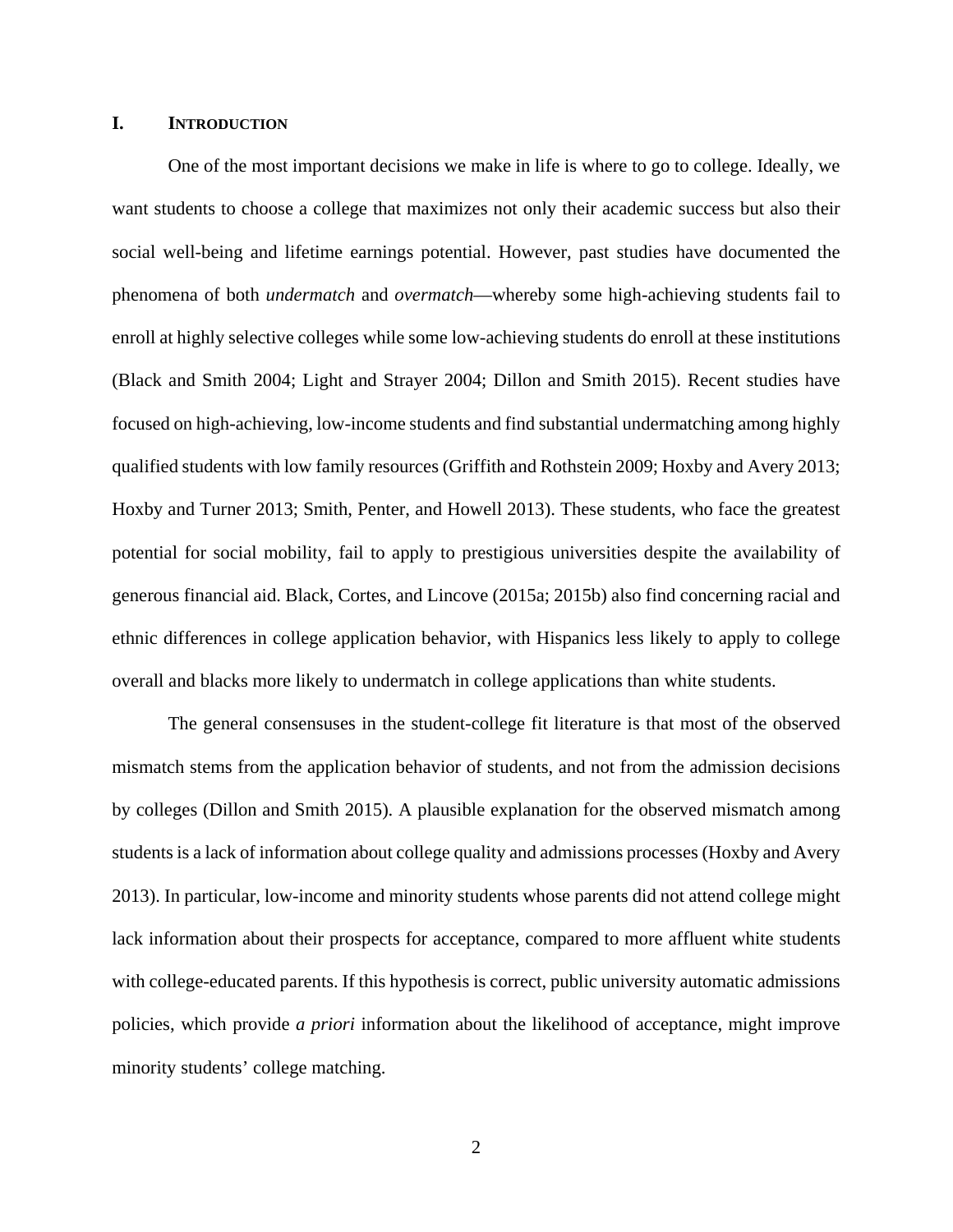Our study contributes to the existing research on student-college matching by examining mismatch in a setting where some students have perfect admissions information due to a state policy in Texas. We examine college enrollment behavior of two cohorts of high school graduates, which include large minority populations. These students were subject to a unique state policy, the Top 10% Plan, which provides perfect information about college admissions well in advance of application. Texas was among the first states to implement an admissions "percent plan" and is the only state that grants automatic admissions solely on the basis of class rank (Black, Cortes, and Lincove forthcoming). Specifically, the policy guarantees admission into any Texas public university to all high school seniors who finish their junior year within the top decile of their high school graduating class. Also, unlike other percent plans, Texas offers institutional choice– including to the highly selective flagship campuses of the University of Texas at Austin and Texas A&M University, whereas under other states' percent plans, the university-wide system assigns the campus. Given that admissions under this percent plan is based on class rank alone and also provides institutional choice, the Top 10% Plan has both the potential to *mitigate undermatch* in high-achieving students by providing perfect information about admissions to their choice of institution, as well as to *exacerbate overmatch* in students with low college readiness by providing automatic admissions based solely on class rank regardless of all other measures of college qualifications.

Relative to the existing research on student-college fit, our analysis here provides several new insights. First, we are able to directly examine the role of admissions information in college matching decisions in enrollment. We do this by comparing academic mismatch behavior of otherwise similar students who are and are not eligible for automatic admissions. Second, because Texas's automatic admissions policy admits students based on class rank alone, we are also able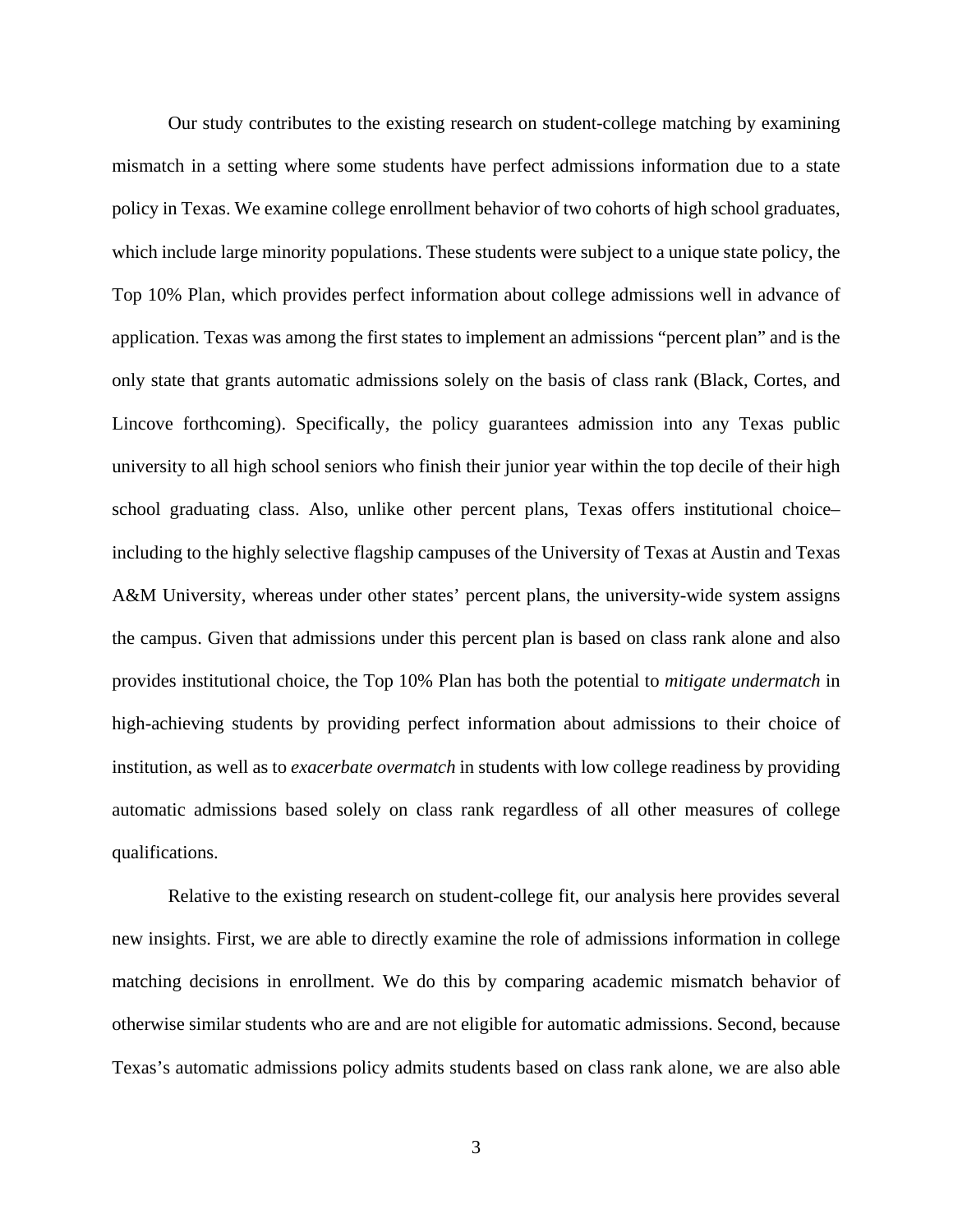to observe college choices for students not previously studied – those with automatic admissions through having achieved a high class rank, but also low college readiness as measured by SAT or ACT exams. This enables analysis of both undermatch and overmatch. Our results support the hypothesis that a priori admissions information can vastly improve minority access to college quality by encouraging eligible students to apply to, and more importantly, enroll in more challenging institutions.

#### **II. DATA SOURCES**

 $\overline{a}$ 

We use restricted student-college matched administrative data for all Texas public university enrollees who graduated from a Texas public high school in 2008 and 2009, provided through the Education Research Center (ERC) at the University of Texas at Austin. High school measures of college readiness (SAT or ACT equivalent, exit exam scores, and advanced placement courses completed) and eligibility for automatic admissions were obtained from each student's high school academic records and college applications. Student demographics and family income were obtained from high school enrollment records, college applications, and financial aid forms.

The outcome of interest in this study is academic match quality, as measured by the distance between a student's SAT score (or ACT equivalent) and the campus median where she ultimately enrolled. We used merged college application and enrollment files to calculate the statewide SAT percentile ranks for all college applicants and to place individual students and campus medians within the state distribution. We define overmatch and undermatch based on the difference between a student's SAT percentile and the percentile of the campus' median SAT score.<sup>1</sup> Undermatch occurs if the student's SAT score is more than 20 percentile points above the lagged campus median, and overmatch occurs if the student's SAT score is more than 20 percentile

<sup>&</sup>lt;sup>1</sup> Our overmatch and undermatch classification is based on Dillon and Smith's (2015) definition.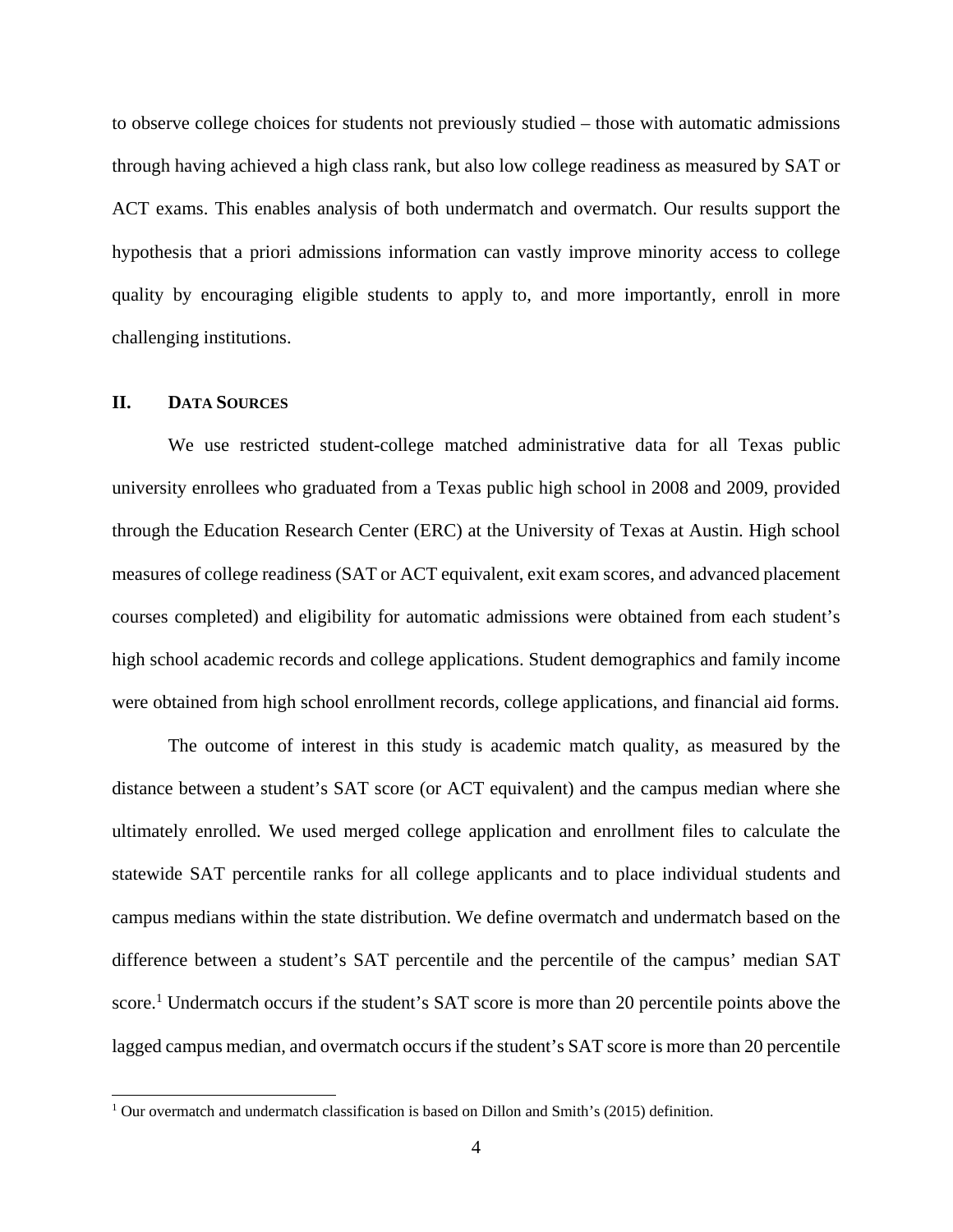points below the lagged campus median. Campus aggregates were calculated based on enrollment in the year prior to each student's high school graduation to reflect how the student would observe the campus in the year she applied to college.

#### **III. EMPIRICAL FINDINGS AND DISCUSSION**

Table 1 presents summary statistics for the full sample of enrollees (panel A) and by enrollees' race and ethnicity (panel B). Among all enrollees, approximately 19 percent of the sample is overmatched by more than 20 SAT percentile points, and 18 percent of the sample is undermatched. However, there is a distinct pattern of college mismatch by race and ethnicity. Overmatch rates among black and Hispanic students are 29 and 25 percent, respectively, while overmatch rates for Asian and white students are only 15 and 13 percent, respectively. In terms of undermatch, we observe the reverse pattern: black and Hispanic students undermatch in college enrollment by only 9 and 15 percent, respectively, compared to 18 percent of Asian and 22 percent of white students. At the same time, black and Hispanic students attend high schools with lower average college readiness and college-going rates, and whites and Asians are more likely to benefit from automatic admissions. Thus, regression analysis with controls is needed to isolate the effects of automatic admissions, given that students from different racial and ethnic backgrounds vary in both college preparation and class rank.

 Our empirical objective is to estimate the effects of race/ethnicity on the propensity to undermatch/overmatch and the mediating effects of a priori admissions information provided through the Top 10% admissions policy. We estimate the probability that a student mismatches in college enrollment as a function of race/ethnicity, admissions status (as observed through class rank), SAT percentile rank, other measures of college readiness (high school exit exam score and AP courses completed), and student demographics (gender, mother's education, and family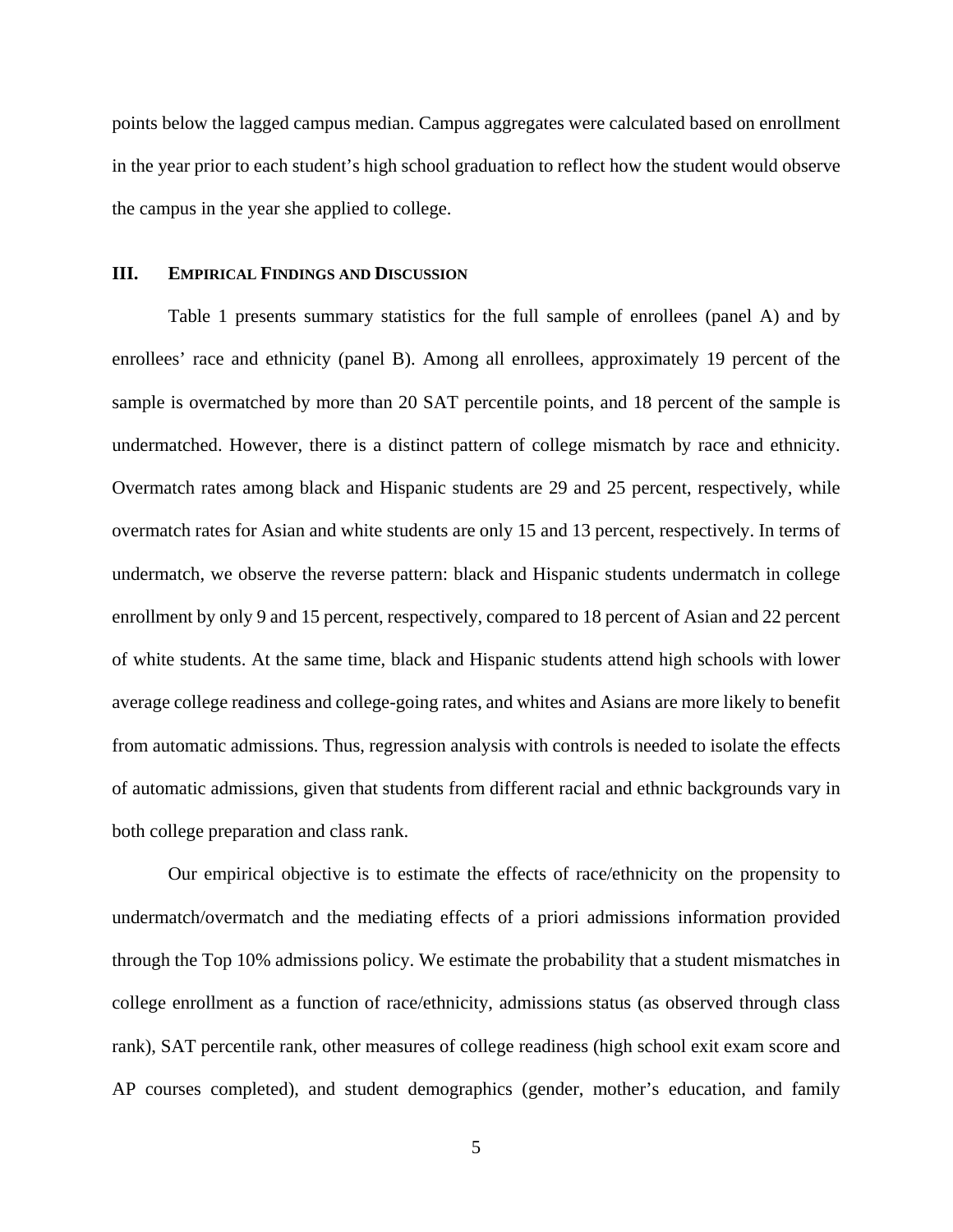income). We also include high school fixed effects to control for differences in high school quality, and thus we estimate on differences across students of different races/ethnicities from the same high school. We are able to identify three categories of admissions status – top 10% students who are guaranteed admissions and have full admissions certainty, top 11-25% students who have a high probability of admissions in a holistic review process, and bottom 75% students who have a less likely admissions status. Because admissions certainty might operate differently for low- and high-achieving students, we also estimate the probability of undermatch for students with high SAT scores (top 25% statewide) and the probability of overmatch for students with low SAT scores (bottom 25% statewide). We then add interaction terms for race/ethnicity and class rank to see if automatic or likely admissions affects matching differently for minority students.

 Table 2 presents the Ordinary Least Squares regression results predicting the probability that a student undermatches or overmatches in college enrollment versus attending a well-matched institution. As shown in column (1) of Table 2, in the full enrollment sample (panel A), the probability of undermatch is reduced by 13.6 percentage points for a top 10% student and 3.2 percentage points for a top 11-25% student, relative to a similar student in the bottom 75% at the same high school. The comparison between the top 10% and the reference group (bottom 75%) measures the combined effect of perfect admissions information and higher class rank, while the comparison between top 11-25% and the reference group provides the stand-alone effect of higher class rank without guaranteed admissions. The results in column (1) indicate that, ceteris paribus, black students are significantly more likely to undermatch than whites by 6 percentage points. The within-high school difference between Hispanics and white students is not statistically significant, and Asians are significantly less likely to undermatch than white students.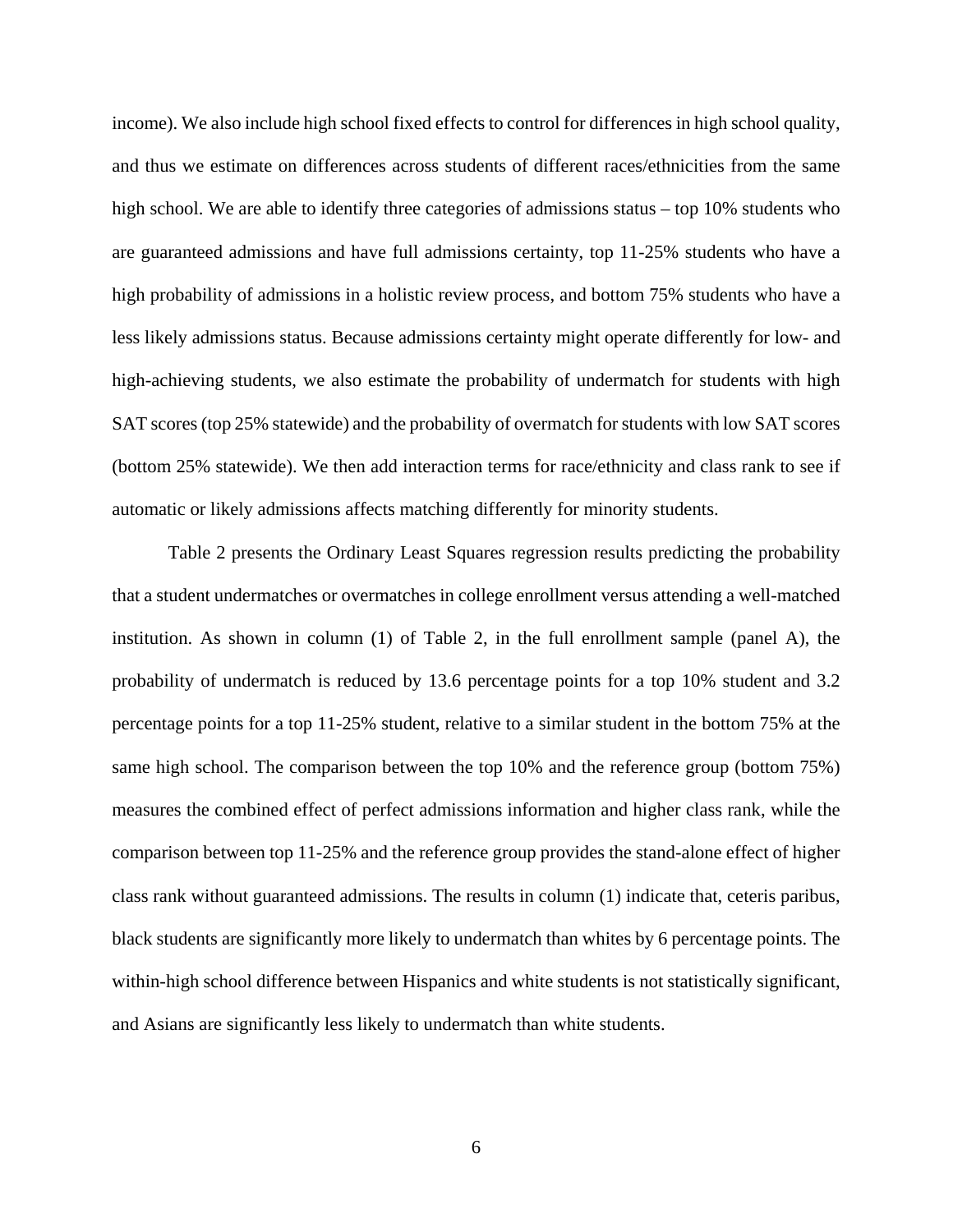In column (2) of Table 2, we add interactions between race/ethnicity and class rank to the specification on the full sample. Despite guaranteed admissions, top 10% students who are black or Hispanic are significantly more likely to undermatch in college enrollment by 2.7 and 6.8 percentage points than white top 10% students from the same high school, while Asian top 10% students are less likely to undermatch than whites by 7.4 percentage points. Looking at students with uncertain admissions, top 11-25% black students are less likely to undermatch by 1.7 percentage points, but Hispanic students continue to undermatch by 2.4 percentage points compared to similar white top 11-25% students. Top 11-25% students are an interesting group because these students underwent a more traditional holistic admissions process that included race/ethnicity as one of many background factors. Interestingly, black undermatch is less likely for these students who undergo holistic admissions, but admissions that considers ethnicity is no help for Hispanic students who are top 11-25%. Nevertheless, it is quite worrisome that black and Hispanic top 10% students, who have full information regarding their admissions prospects at better-matched institutions, are more likely to undermatch in college enrollment.

 A tenant of the Top 10% Plan is that admissions is solely based on class rank regardless of students' college preparedness. Thus, by dividing our sample by SAT performance, we can better identify the dynamics of admissions policy and race/ethnicity for groups of students who have a similar choice set of well-matched vs. mismatched institutions. Panels B and C of Table 2 show regression results by SAT quartile to provide insight into whether the Top 10% Plan decreases undermatching for the top SAT quartile or increases overmatching for the bottom SAT quartile. As observed in column (3) of panel B, top 10% students who have high SAT's are 32 percentage points less likely to undermatch relative to students who are ranked at the bottom 75%. Within the high-SAT group, we see no significant differences for black and Hispanic students, and Asians are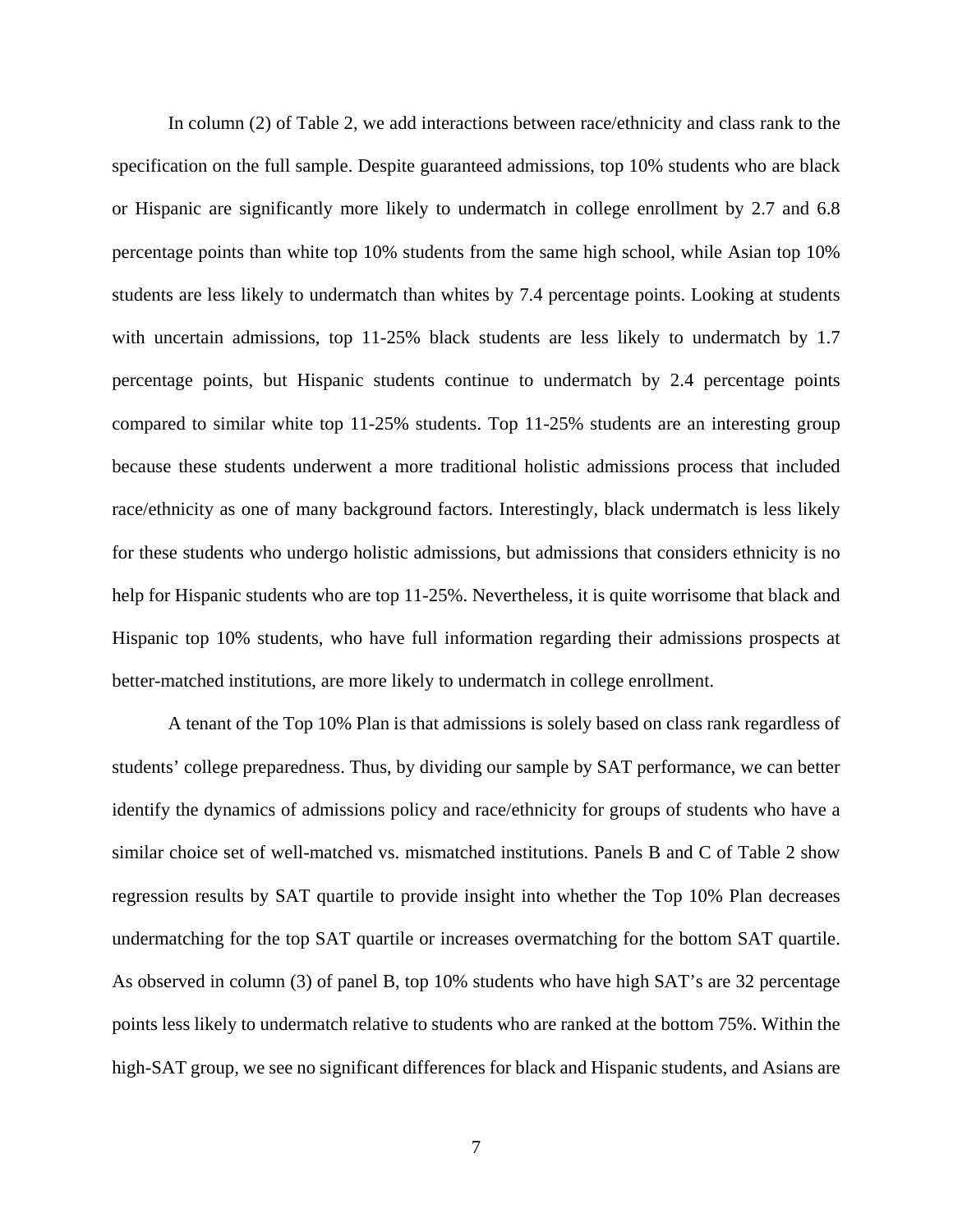less likely to undermatch compared to whites, ceteris paribus. However, adding interactions for race/ethnicity and class rank (column (4)), we find significant negative interactions between top 10% and black, Hispanic, and Asian indicators. This suggests that among students with high SAT scores, automatic admissions reduces undermatch tendencies for minority students more than similar white students, potentially closing a gap in access to academically rigorous campuses.

 Finally, we compare the effects of race/ethnicity and automatic admissions for students with low SATs who might overmatch in college enrollment due to the Top 10% Plan. Without interaction terms (panel C, column (5)), we estimate that top 10% students are more likely to overmatch by 24 percentage points, but black students are less likely to overmatch than whites by over 25 percentage points, ceteris paribus. Hispanics are less likely to overmatch than whites by a smaller, but still significant, 2-3 percentage point margin. Adding interactions for race/ethnicity and class rank (column (6)), we find that automatic admissions fully reverses the estimated gap between black and white students. The net effect of being black (-0.319) and in the top 10% (+0.366) means that top 10% black and white students might have similar probabilities of overmatch, ceteris paribus. Coefficients for Hispanic and interaction terms between top 10% and Hispanic are not statistically significant, suggesting that Hispanics with low SATs behave toward undermatch in ways that are similar to white students, ceteris paribus.

#### **IV. CONCLUDING REMARKS**

Racial and ethnic differences in college mismatch can derive from different levels of college preparation and high school quality or from different sources of information about college, different expectations from families and teachers, or different expectations about future success. In this study, we estimate racial and ethnic differences in college mismatch behavior that are robust to controls for demographics, observable college readiness, and high school attended. There are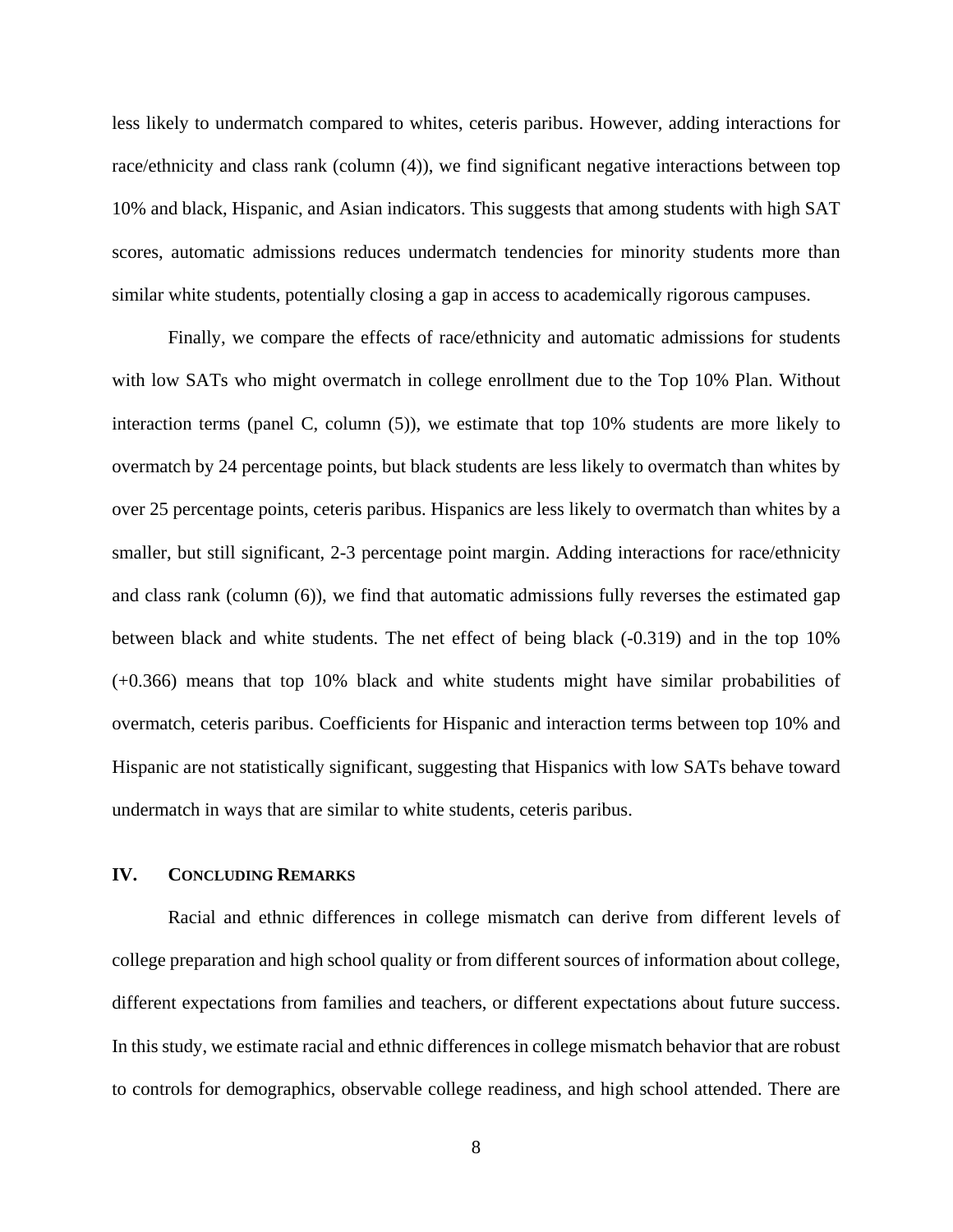three main takeaways from this analysis. First, the phenomena of undermatch and overmatch can occur even if students have perfect information. Second, we find that automatic admissions mitigates some racial/ethnic differences in college mismatch behavior. Minority students who are eligible for automatic admissions often behave toward campus matching in ways that are more similar to whites than students who have uncertainty. We find that automatic admissions prevents black and Hispanic students with high SATs from undermatching and also encourages black students with low SATs to overmatch. Third, automatic admissions only mitigated minority undermatch when students also had high SAT scores. Thus, automatic admission policies interact with other signals in student enrollment decisions. Overall, our results support the hypothesis that perfect admissions information can improve college matching for high-performing minority students and also induce overmatching for low-performing minority students with high class rank. It is unclear if similar effects would occur if less-than-perfect signals of admissions were offered, as we typically find smaller effects of top 11-25% class rank (likely admissions) than top 10% (certain admissions).

#### **REFERENCES**

Black, Sandra E., Kalena E. Cortes, and Jane Arnold Lincove. Forthcoming. "Efficacy vs. Equity: What Happens When States Tinker with College Admissions in a Race-Blind Era?" *Educational Evaluation and Policy Analysis*.

Black, Sandra E., Kalena E. Cortes, and Jane Arnold Lincove. 2015a. "Academic Undermatching of High-Achieving Minority Students: Evidence from Race-Neutral and Holistic Admissions Policies." *American Economic Review*, 105(5): 604-10.

Black, Sandra E., Kalena E. Cortes, and Jane Arnold Lincove. 2015b. "Apply Yourself: Racial and Ethnic Differences in College Application." National Bureau of Economic Research Working Paper No. 21368.

Black, Dan and Jeffrey A. Smith. 2004. "How Robust is the Evidence on the Effects of College Quality? Evidence from Matching." *Journal of Econometrics* 121(1): 99-124.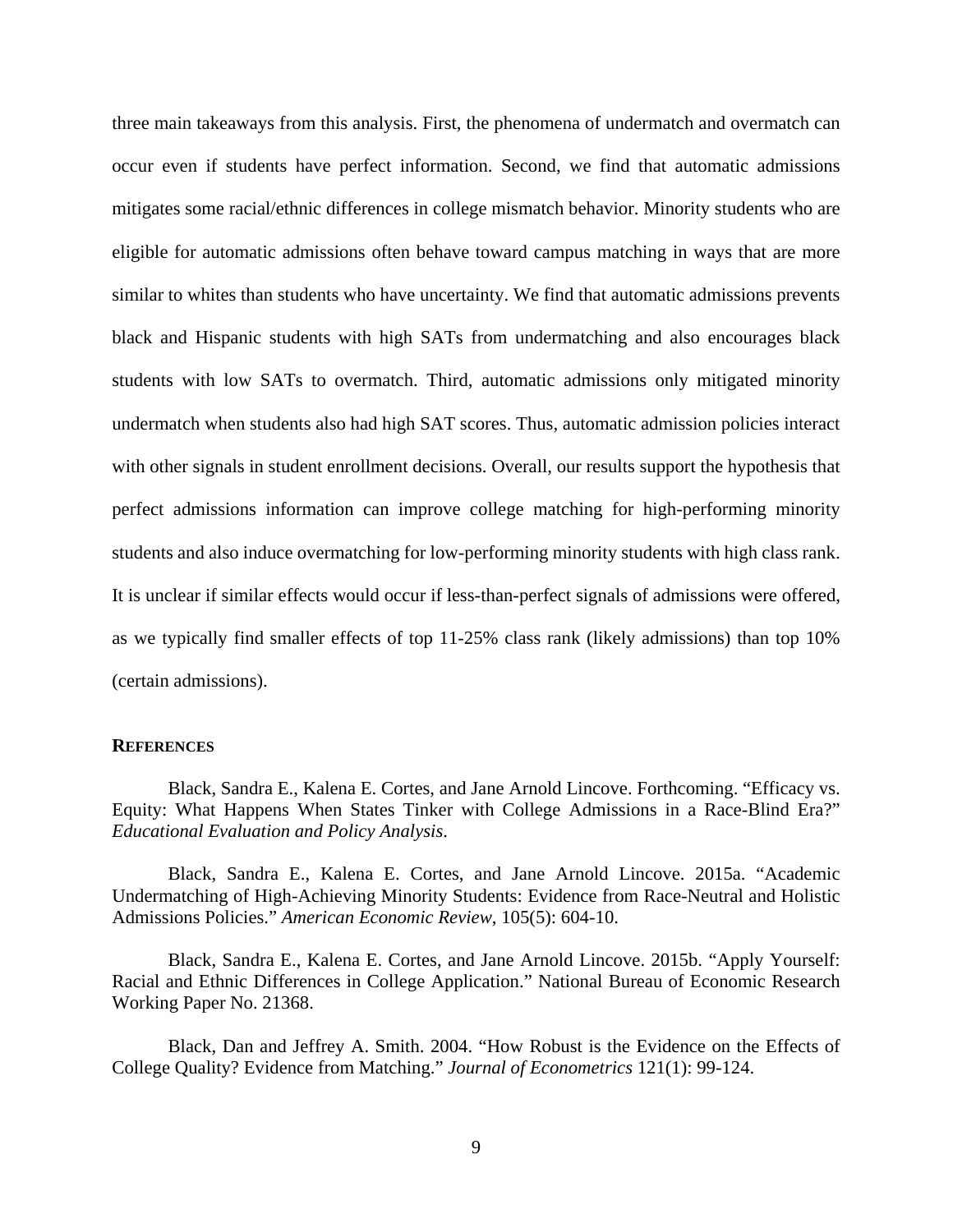Dillon, Eleanor W. and Jeffrey A. Smith. Forthcoming. "The Determinants of Mismatch between Students and Colleges." *Journal of Labor Economics*.

Griffith, Amanda L., and Donna S. Rothstein. 2009. "Can't Get There from Here: The Decision to Apply to a Selective College." *Economics of Education Review* 28 (5): 620–28.

Hoxby, Caroline, and Christopher Avery. 2013. "The Missing 'One-Offs': The Hidden Supply of High-Achieving, Low-Income Students." *Brookings Papers on Economic Activity* (Spring): 1–61.

Hoxby, Caroline, and Sarah Turner. 2013. "Expanding College Opportunities for High-Achieving Low-Income Students." Stanford Institute for Economic Policy Research Discussion Paper No. 12-014.

Light, Audrey and Wayne Strayer. 2000. "Determinants of College Completion: School Quality or Student Ability?" *Journal of Human Resources* 35(2): 299-332.

Smith, Jonathan, Matea Pender, and Jessica Howell. 2013. "The Full Extent of Student-College Academic Undermatch." *Economics of Education Review* 32: 247–61.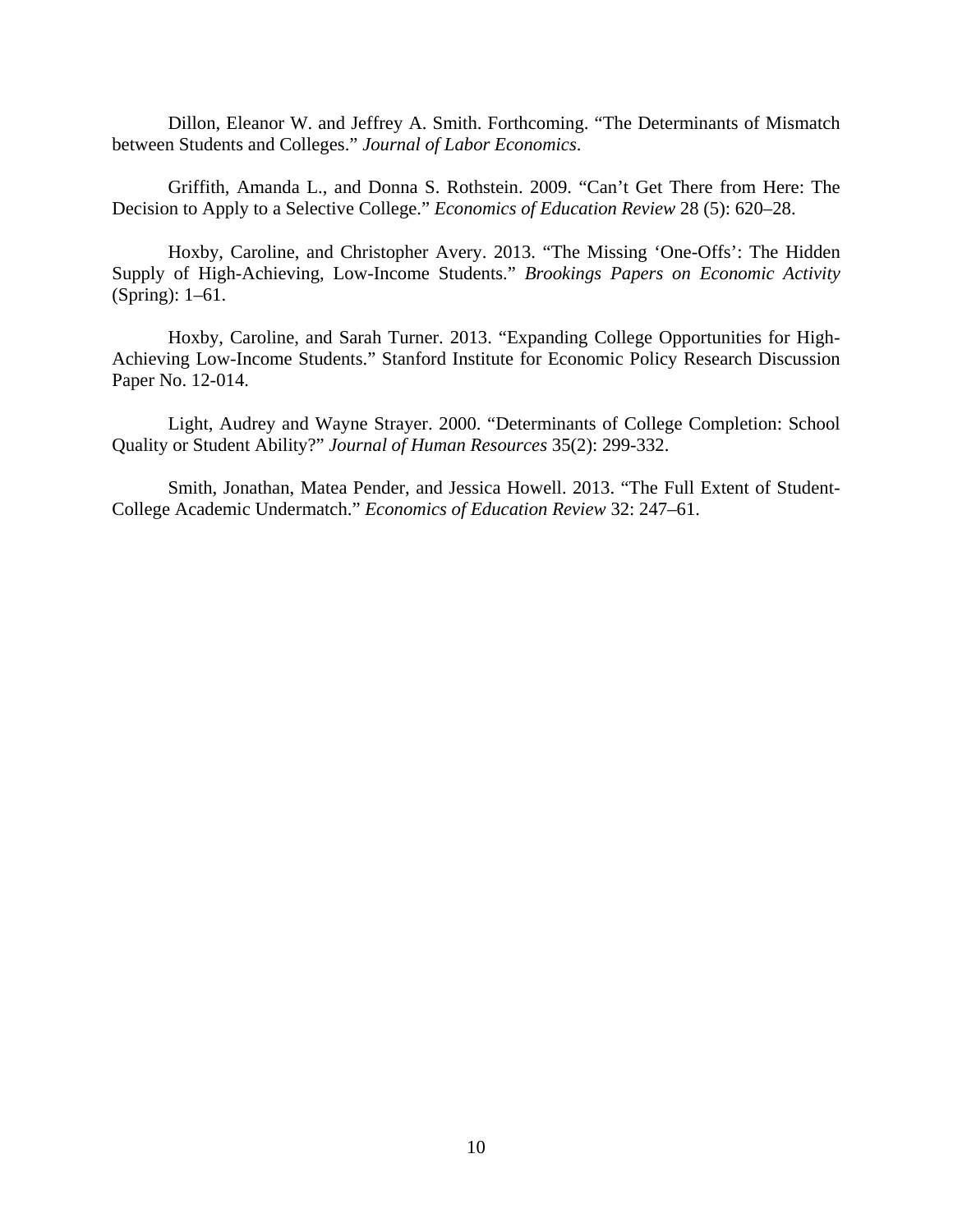|                                                  | Panel A: All | Panel B: Enrollees by Race and Ethnicity |          |         |         |
|--------------------------------------------------|--------------|------------------------------------------|----------|---------|---------|
|                                                  | Enrollees    | <b>Black</b>                             | Hispanic | Asian   | White   |
| SAT match quality of college campus <sup>a</sup> |              |                                          |          |         |         |
| Overmatched by 20 or more percentile points      | 0.185        | 0.289                                    | 0.249    | 0.149   | 0.129   |
|                                                  | (0.388)      | (0.453)                                  | (0.432)  | (0.356) | (0.335) |
| Undermatched by 20 or more percentile points     | 0.178        | 0.091                                    | 0.145    | 0.184   | 0.218   |
|                                                  | (0.383)      | (0.287)                                  | (0.352)  | (0.387) | (0.413) |
| Student's high school class rank                 |              |                                          |          |         |         |
| Top 10%, guaranteed admissions                   | 0.275        | 0.138                                    | 0.264    | 0.400   | 0.297   |
|                                                  | (0.446)      | (0.345)                                  | (0.441)  | (0.490) | (0.457) |
| Top 11-25%, holistic admissions                  | 0.227        | 0.176                                    | 0.244    | 0.166   | 0.240   |
|                                                  | (0.419)      | (0.381)                                  | (0.429)  | (0.372) | (0.427) |
| Bottom 75%                                       | 0.499        | 0.686                                    | 0.492    | 0.434   | 0.463   |
|                                                  | (0.500)      | (0.464)                                  | (0.500)  | (0.496) | (0.499) |
| High school characteristics <sup>b</sup>         |              |                                          |          |         |         |
| % Black                                          | 0.132        | 0.350                                    | 0.074    | 0.162   | 0.103   |
|                                                  | (0.159)      | (0.239)                                  | (0.114)  | (0.128) | (0.101) |
| % Hispanic                                       | 0.393        | 0.333                                    | 0.688    | 0.282   | 0.265   |
|                                                  | (0.288)      | (0.190)                                  | (0.294)  | (0.188) | (0.184) |
| % Free and reduced lunch eligibility             | 0.393        | 0.479                                    | 0.589    | 0.287   | 0.281   |
|                                                  | (0.247)      | (0.211)                                  | (0.257)  | (0.197) | (0.171) |
| % Took Advanced Placement (AP) test              | 0.237        | 0.202                                    | 0.226    | 0.286   | 0.244   |
|                                                  | (0.147)      | (0.130)                                  | (0.139)  | (0.146) | (0.152) |
| % Enrolled at 4-year university                  | 0.359        | 0.311                                    | 0.352    | 0.408   | 0.368   |
|                                                  | (0.143)      | (0.114)                                  | (0.162)  | (0.145) | (0.135) |
| Observations                                     | 93,860       | 12,404                                   | 25,965   | 6,980   | 48,511  |

TABLE 1: SUMMARY STATISTICS OF COLLEGE ENROLLEES BY STUDENT CHARACTERISTICS

Notes: Standard deviations are in parentheses. <sup>a</sup>Student and campus SAT percentile are calculated based on all applicants to Texas public universities within each academic year. Overmatch and undermatch are identified based on the difference between the student's SAT percentile and percentile of the campus's median SAT score (lagged one year). Overmatch occurs if the student's SAT score is more than 20 points below the lagged campus median. Undermatch occurs if the student's SAT score is more than 20 above the lagged campus median. <sup>b</sup>High school characteristics are measured during the student's junior year.

*Source:* Authors' calculations based on 2008 and 2009 student cohort data from the Texas Education Research Center (ERC) at the University of Texas at Austin. Our dataset includes Texas public high school graduates from spring 2008 and spring 2009 who also enrolled full-time at a Texas public university the following fall. The 2008 and 2009 high school graduates enrolled at one of 31 Texas public university including the elite flagship universities (University of Texas at Austin and Texas A&M University at College Stations), other top 10% campuses, and open enrollment institutions.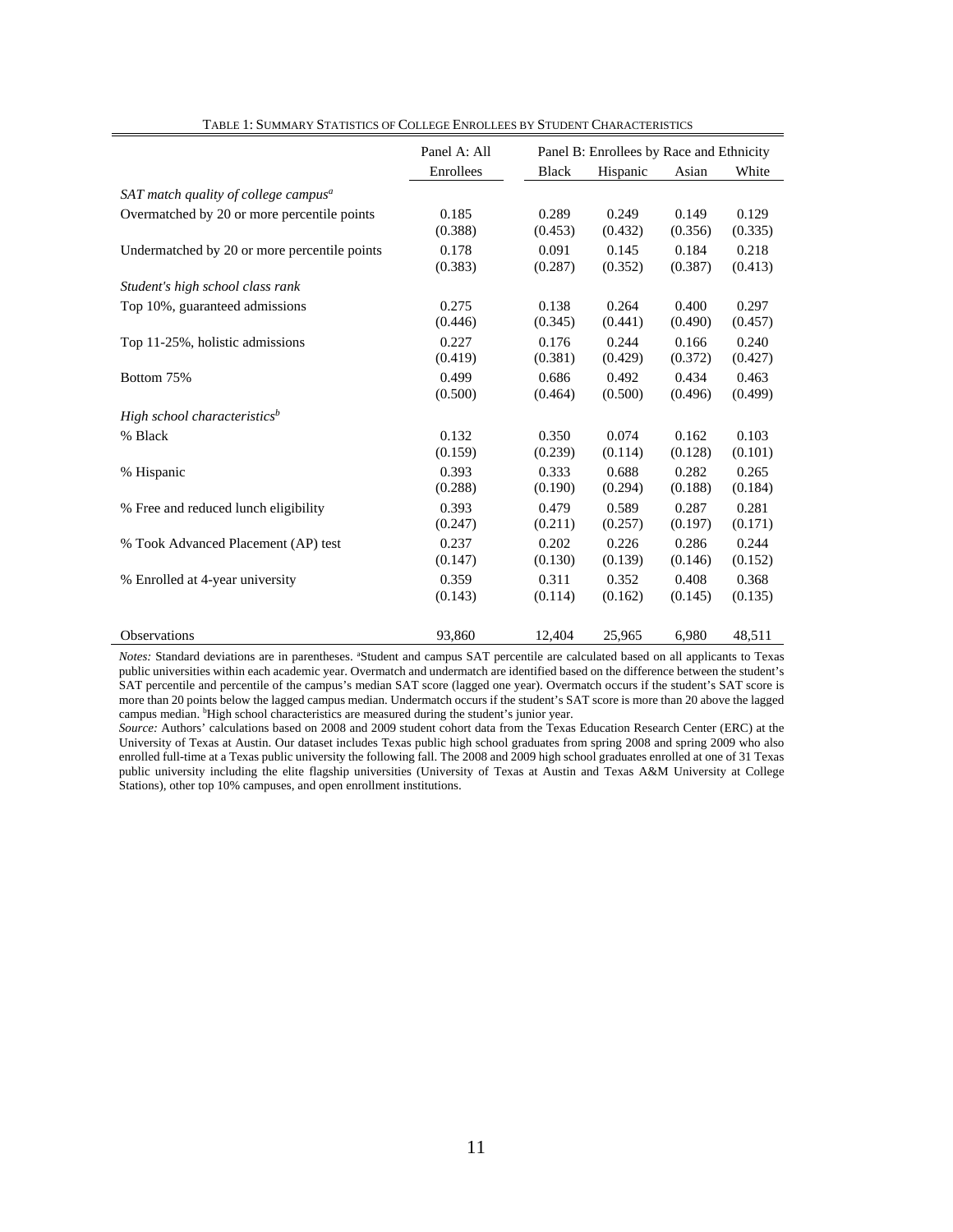|                                             |                        | Panel B: Top 25% of<br>Panel A: Sample includes<br>SAT <sup>b</sup> , Undermatch<br>all students <sup>a</sup> , Undermatch<br>By $20+$ points<br>by $20+$ points |                        | Panel C: Bottom 25% of<br>SAT <sup>c</sup> , Overmatch by<br>$20+$ points |                        |                        |
|---------------------------------------------|------------------------|------------------------------------------------------------------------------------------------------------------------------------------------------------------|------------------------|---------------------------------------------------------------------------|------------------------|------------------------|
|                                             | (1)                    | (2)                                                                                                                                                              | (3)                    | (4)                                                                       | (5)                    | (6)                    |
| High school class rank                      |                        |                                                                                                                                                                  |                        |                                                                           |                        |                        |
| Top 10% student                             | $-0.136***$<br>(0.003) | $-0.150***$<br>(0.004)                                                                                                                                           | $-0.323***$<br>(0.008) | $-0.304***$<br>(0.009)                                                    | $0.242***$<br>(0.013)  | $0.109***$<br>(0.034)  |
| Top 11-25% student                          | $-0.032***$<br>(0.003) | $-0.036***$<br>(0.004)                                                                                                                                           | $-0.119***$<br>(0.008) | $-0.116***$<br>(0.010)                                                    | $0.153***$<br>(0.009)  | $0.074***$<br>(0.020)  |
| Race and ethnicity                          |                        |                                                                                                                                                                  |                        |                                                                           |                        |                        |
| <b>Black</b>                                | $0.061***$<br>(0.004)  | $0.058***$<br>(0.005)                                                                                                                                            | $-0.009$<br>(0.018)    | 0.042<br>(0.026)                                                          | $-0.256***$<br>(0.013) | $-0.319***$<br>(0.014) |
| Hispanic                                    | 0.005<br>(0.004)       | $-0.017***$<br>(0.004)                                                                                                                                           | 0.001<br>(0.010)       | $0.030*$<br>(0.017)                                                       | $-0.026**$<br>(0.012)  | $-0.019$<br>(0.013)    |
| Asian                                       | $-0.034***$<br>(0.005) | $-0.002$<br>(0.007)                                                                                                                                              | $-0.038***$<br>(0.010) | $-0.010$<br>(0.016)                                                       | 0.021<br>(0.023)       | $-0.049*$<br>(0.028)   |
| Interactions with class rank                |                        |                                                                                                                                                                  |                        |                                                                           |                        |                        |
| Top 10% x Black                             |                        | $0.027***$<br>(0.010)                                                                                                                                            |                        | $-0.133***$<br>(0.039)                                                    |                        | $0.366***$<br>(0.040)  |
| Top 10% x Hispanic                          |                        | $0.068***$<br>(0.006)                                                                                                                                            |                        | $-0.064***$<br>(0.021)                                                    |                        | 0.032<br>(0.037)       |
| Top 10% x Asian                             |                        | $-0.074***$<br>(0.010)                                                                                                                                           |                        | $-0.056***$<br>(0.019)                                                    |                        | $0.238***$<br>(0.066)  |
| Top 11-25% x Black                          |                        | $-0.017*$<br>(0.009)                                                                                                                                             |                        | $-0.013$<br>(0.046)                                                       |                        | $0.284***$<br>(0.026)  |
| Top 11-25% x Hispanic                       |                        | $0.024***$<br>(0.006)                                                                                                                                            |                        | $-0.003$<br>(0.025)                                                       |                        | $-0.003$<br>(0.023)    |
| Top 11-25% x Asian                          |                        | $-0.003$<br>(0.012)                                                                                                                                              |                        | 0.006<br>(0.026)                                                          |                        | $0.189***$<br>(0.052)  |
| College readiness                           |                        |                                                                                                                                                                  |                        |                                                                           |                        |                        |
| SAT percentile rank                         | $0.956***$<br>(0.007)  | 0.958***<br>(0.007)                                                                                                                                              | 0.795***<br>(0.047)    | $0.792***$<br>(0.047)                                                     | $-1.812***$<br>(0.052) | $-1.837***$<br>(0.051) |
| Exit exam percentile rank                   | $-0.052***$<br>(0.007) | $-0.057***$<br>(0.007)                                                                                                                                           | $-0.095***$<br>(0.022) | $-0.095***$<br>(0.022)                                                    | $0.115***$<br>(0.018)  | $0.120***$<br>(0.018)  |
| AP semesters completed                      | $-0.008***$<br>(0.000) | $-0.007$ ***<br>(0.000)                                                                                                                                          | $-0.013***$<br>(0.001) | $-0.013***$<br>(0.001)                                                    | $0.010***$<br>(0.001)  | $0.010***$<br>(0.001)  |
| Observations<br>$\mathbb{R}^2$              | 93,860<br>0.222        | 93,860<br>0.224                                                                                                                                                  | 25,842<br>0.135        | 25,842<br>0.136                                                           | 18,066<br>0.134        | 18,066<br>0.151        |
| Other controls<br>Demographics <sup>d</sup> | Yes                    | Yes                                                                                                                                                              | Yes                    | Yes                                                                       | Yes                    | Yes                    |
| High school fixed effects                   | Yes                    | Yes                                                                                                                                                              | Yes                    | Yes                                                                       | Yes                    | Yes                    |

*Notes:* Columns (1)-(6) show estimates from linear probability models of the probability of undermatch/overmatch in college enrollment. Undermatch occurs if the student's SAT score is more than 20 points above the lagged campus median. Overmatch occurs if the student's SAT score is more than 20 points below the lagged campus median. Robust standard errors are shown in parentheses. <sup>a</sup>Panel A sample includes all Texas public high school graduates from 2008 and 2009 who enrolled at a Texas public university (31 campuses) the following fall. <sup>b</sup>Panel B sample includes a subset of students with SAT scores (or ACT equivalent) in the top 25% among public university applications statewide. Panel C sample includes a subset of students with SAT scores (or ACT equivalent) in the bottom 25% among public university applications statewide.<br>"Regressions also control for graduation year, gender, age, parental education, a the 1%, 5%, and 10% level, respectively.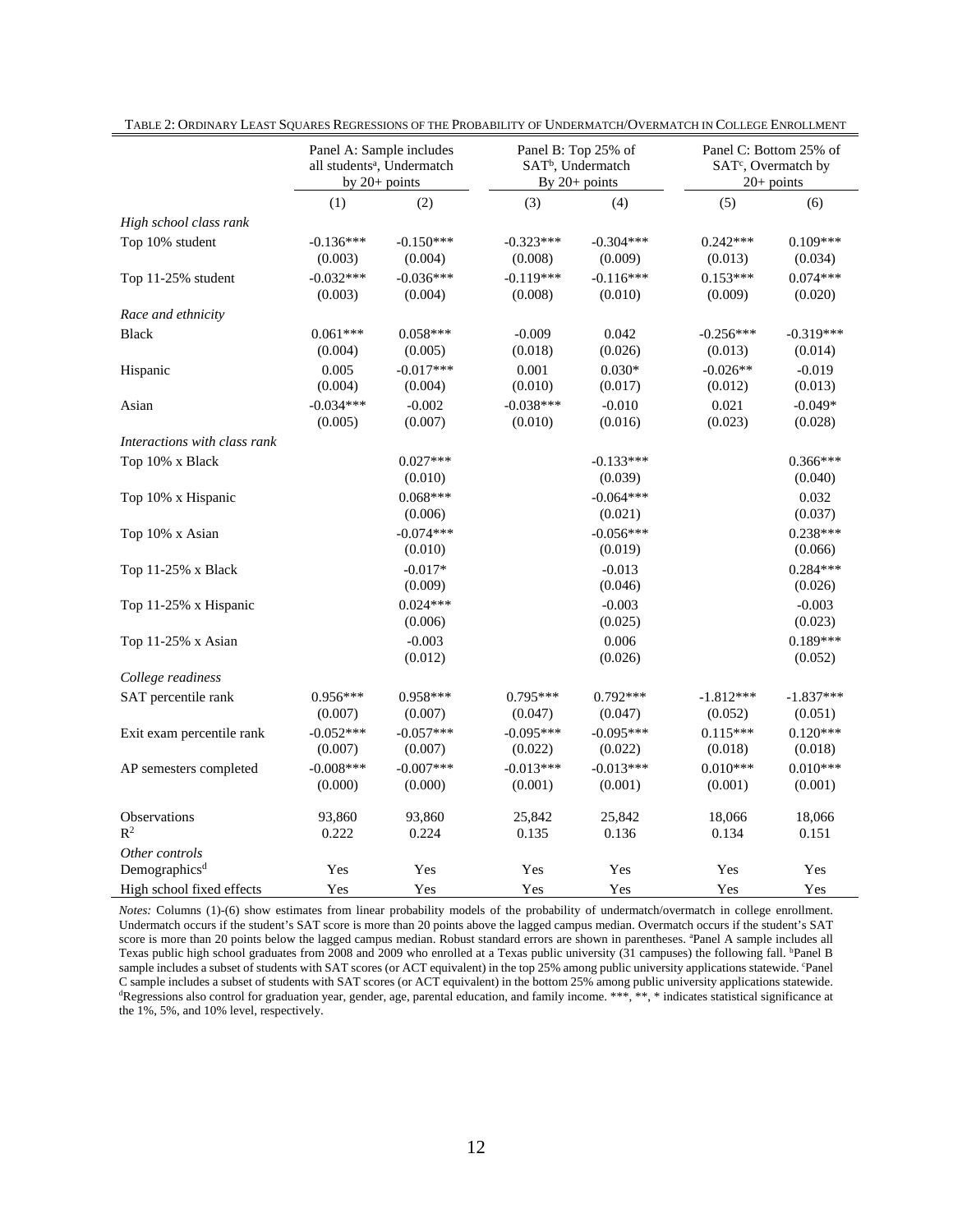### **ONLINE APPENDIX**

#### **CAN ADMISSIONS PERCENT PLANS LEAD TO BETTER COLLEGIATE FIT FOR MINORITY STUDENTS?**

*By* KALENA E. CORTES and JANE ARNOLD LINCOVE \*

 $\overline{a}$ 

<sup>\*</sup> Cortes: The Bush School of Government and Public Service, 4220 TAMU, 1049 Allen Building, Texas A&M University, College Station, TX 77843; Research Fellow at the Institute for the Study of Labor (IZA); and Faculty Research Fellow at the National Bureau of Economic Research (e-mail: kcortes@tamu.edu). Lincove: Department of Economics and Education Research Alliance for New Orleans, Tulane University (email: *jlincove@tulane.edu*). Special thanks to Sandra E. Black for all her encouragement and most valued advice. We are grateful to the Texas Workforce Data Quality Initiative at the University of Texas at Austin's Ray Marshall Center, funded by the U.S. Department of Labor. This research uses confidential data from the State of Texas supplied by the Texas Education Research Center (ERC) at UT-Austin. We gratefully acknowledge the use of these data. The views expressed are those of the authors and not the ERC or any of the funders or supporting organizations mentioned herein, including UT-Austin, Texas A&M University, the Greater Texas Foundation, the State of Texas, or the study's sponsor. Any errors are attributable to the authors. We also thank Celeste Alexander from the ERC, and Matt Farber, Katherine Keiser, and Chester Polson who provided outstanding research assistance. Institutional support from UT-Austin, Texas A&M University, and Tulane University are also gratefully acknowledged.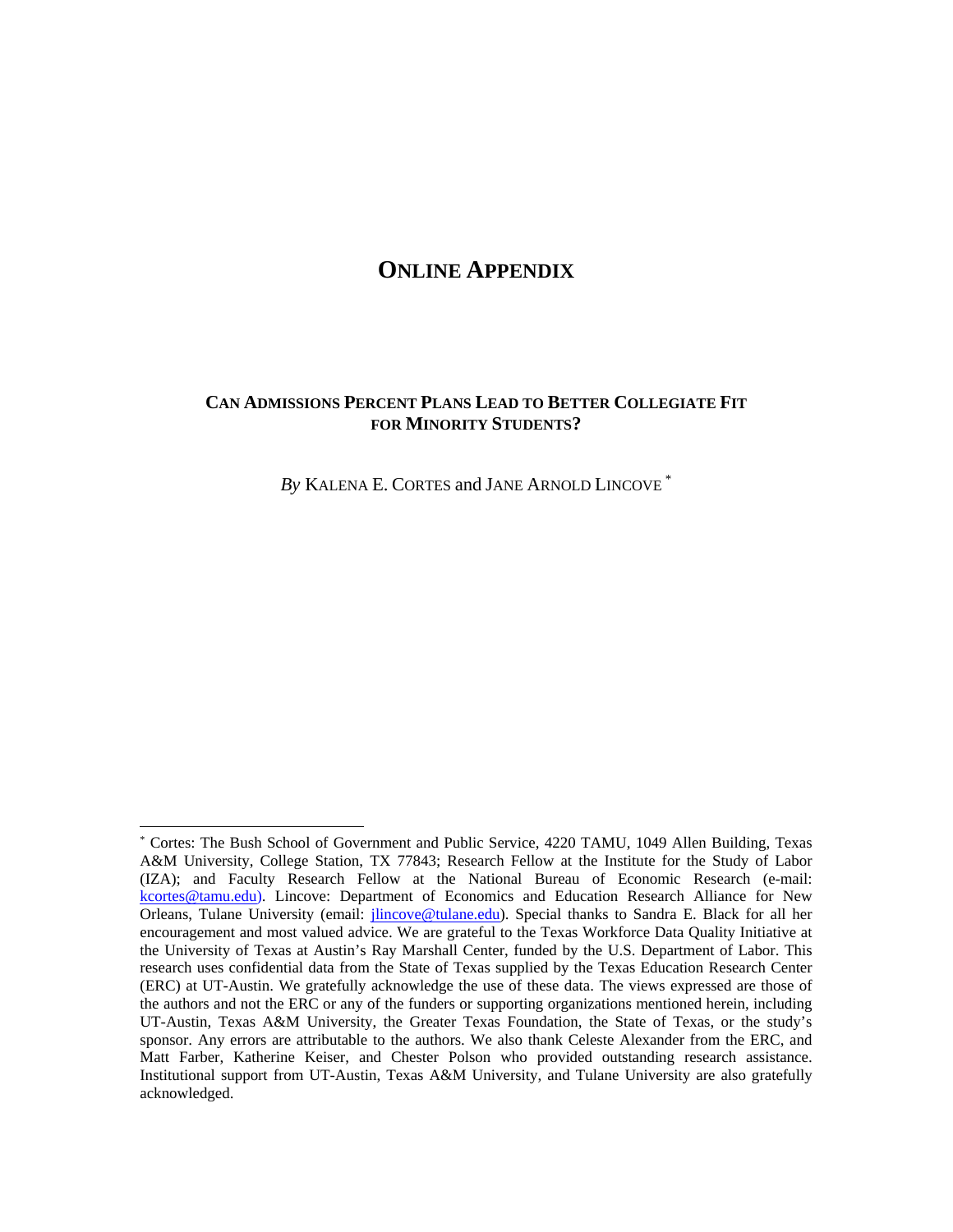|                                                | Panel A:<br>Sample includes all<br>students <sup>a</sup> , Undermatch |                 | Panel B:<br>Top 25% of SAT <sup>b</sup> ,<br>Undermatch by 20+ |             | Panel C:<br>Bottom 25% of SAT <sup>c</sup> ,<br>Overmatch by 20+ |             |  |
|------------------------------------------------|-----------------------------------------------------------------------|-----------------|----------------------------------------------------------------|-------------|------------------------------------------------------------------|-------------|--|
|                                                |                                                                       | by $20+$ points |                                                                | points      | points                                                           |             |  |
|                                                | (1)                                                                   | (2)             | (3)                                                            | (4)         | (5)                                                              | (6)         |  |
| High school class rank (bottom 75% is omitted) |                                                                       |                 |                                                                |             |                                                                  |             |  |
| Top 10% student                                | $-0.136***$                                                           | $-0.150***$     | $-0.323***$                                                    | $-0.304***$ | $0.242***$                                                       | $0.109***$  |  |
|                                                | (0.003)                                                               | (0.004)         | (0.008)                                                        | (0.009)     | (0.013)                                                          | (0.034)     |  |
| Top 11-25% student                             | $-0.032***$                                                           | $-0.036***$     | $-0.119***$                                                    | $-0.116***$ | $0.153***$                                                       | $0.074***$  |  |
|                                                | (0.003)                                                               | (0.004)         | (0.008)                                                        | (0.010)     | (0.009)                                                          | (0.020)     |  |
| Race and ethnicity (white is omitted)          |                                                                       |                 |                                                                |             |                                                                  |             |  |
| <b>Black</b>                                   | $0.061***$                                                            | $0.058***$      | $-0.009$                                                       | 0.042       | $-0.256***$                                                      | $-0.319***$ |  |
|                                                | (0.004)                                                               | (0.005)         | (0.018)                                                        | (0.026)     | (0.013)                                                          | (0.014)     |  |
| Hispanic                                       | 0.005                                                                 | $-0.017***$     | 0.001                                                          | $0.030*$    | $-0.026**$                                                       | $-0.019$    |  |
|                                                | (0.004)                                                               | (0.004)         | (0.010)                                                        | (0.017)     | (0.012)                                                          | (0.013)     |  |
| Asian                                          | $-0.034***$                                                           | $-0.002$        | $-0.038***$                                                    | $-0.010$    | 0.021                                                            | $-0.049*$   |  |
|                                                | (0.005)                                                               | (0.007)         | (0.010)                                                        | (0.016)     | (0.023)                                                          | (0.028)     |  |
| Interactions with class rank                   |                                                                       |                 |                                                                |             |                                                                  |             |  |
| Top 10% x Black                                |                                                                       | $0.027***$      |                                                                | $-0.133***$ |                                                                  | 0.366***    |  |
|                                                |                                                                       | (0.010)         |                                                                | (0.039)     |                                                                  | (0.040)     |  |
| Top 10% x Hispanic                             |                                                                       | $0.068***$      |                                                                | $-0.064***$ |                                                                  | 0.032       |  |
|                                                |                                                                       | (0.006)         |                                                                | (0.021)     |                                                                  | (0.037)     |  |
| Top 10% x Asian                                |                                                                       | $-0.074***$     |                                                                | $-0.056***$ |                                                                  | $0.238***$  |  |
|                                                |                                                                       | (0.010)         |                                                                | (0.019)     |                                                                  | (0.066)     |  |
| Top 11-25% x Black                             |                                                                       | $-0.017*$       |                                                                | $-0.013$    |                                                                  | $0.284***$  |  |
|                                                |                                                                       | (0.009)         |                                                                | (0.046)     |                                                                  | (0.026)     |  |
| Top 11-25% x Hispanic                          |                                                                       | $0.024***$      |                                                                | $-0.003$    |                                                                  | $-0.003$    |  |
|                                                |                                                                       | (0.006)         |                                                                | (0.025)     |                                                                  | (0.023)     |  |
| Top 11-25% x Asian                             |                                                                       | $-0.003$        |                                                                | 0.006       |                                                                  | 0.189***    |  |
|                                                |                                                                       | (0.012)         |                                                                | (0.026)     |                                                                  | (0.052)     |  |
| College readiness                              |                                                                       |                 |                                                                |             |                                                                  |             |  |
| SAT percentile rank                            | $0.956***$                                                            | 0.958***        | $0.795***$                                                     | $0.792***$  | $-1.812***$                                                      | $-1.837***$ |  |
|                                                | (0.007)                                                               | (0.007)         | (0.047)                                                        | (0.047)     | (0.052)                                                          | (0.051)     |  |
| Exit exam percentile rank                      | $-0.052***$                                                           | $-0.057***$     | $-0.095***$                                                    | $-0.095***$ | $0.115***$                                                       | $0.120***$  |  |
|                                                | (0.007)                                                               | (0.007)         | (0.022)                                                        | (0.022)     | (0.018)                                                          | (0.018)     |  |
| AP semesters completed                         | $-0.008***$                                                           | $-0.007$ ***    | $-0.013***$                                                    | $-0.013***$ | $0.010***$                                                       | $0.010***$  |  |
|                                                | (0.000)                                                               | (0.000)         | (0.001)                                                        | (0.001)     | (0.001)                                                          | (0.001)     |  |
| Other demographics                             |                                                                       |                 |                                                                |             |                                                                  |             |  |
| Female                                         | $0.008***$                                                            | $0.008***$      | $0.015**$                                                      | $0.015**$   | 0.008                                                            | 0.005       |  |
|                                                | (0.002)                                                               | (0.002)         | (0.006)                                                        | (0.006)     | (0.007)                                                          | (0.007)     |  |
| Mother attended college                        | $-0.014***$                                                           | $-0.014***$     | $-0.023***$                                                    | $-0.023***$ | $0.039***$                                                       | $0.039***$  |  |
|                                                | (0.003)                                                               | (0.003)         | (0.007)                                                        | (0.007)     | (0.007)                                                          | (0.007)     |  |

APPENDIX TABLE: ORDINARY LEAST SQUARES REGRESSIONS OF THE PROBABILITY OF UNDERMATCH/OVERMATCH IN COLLEGE ENROLLMENT